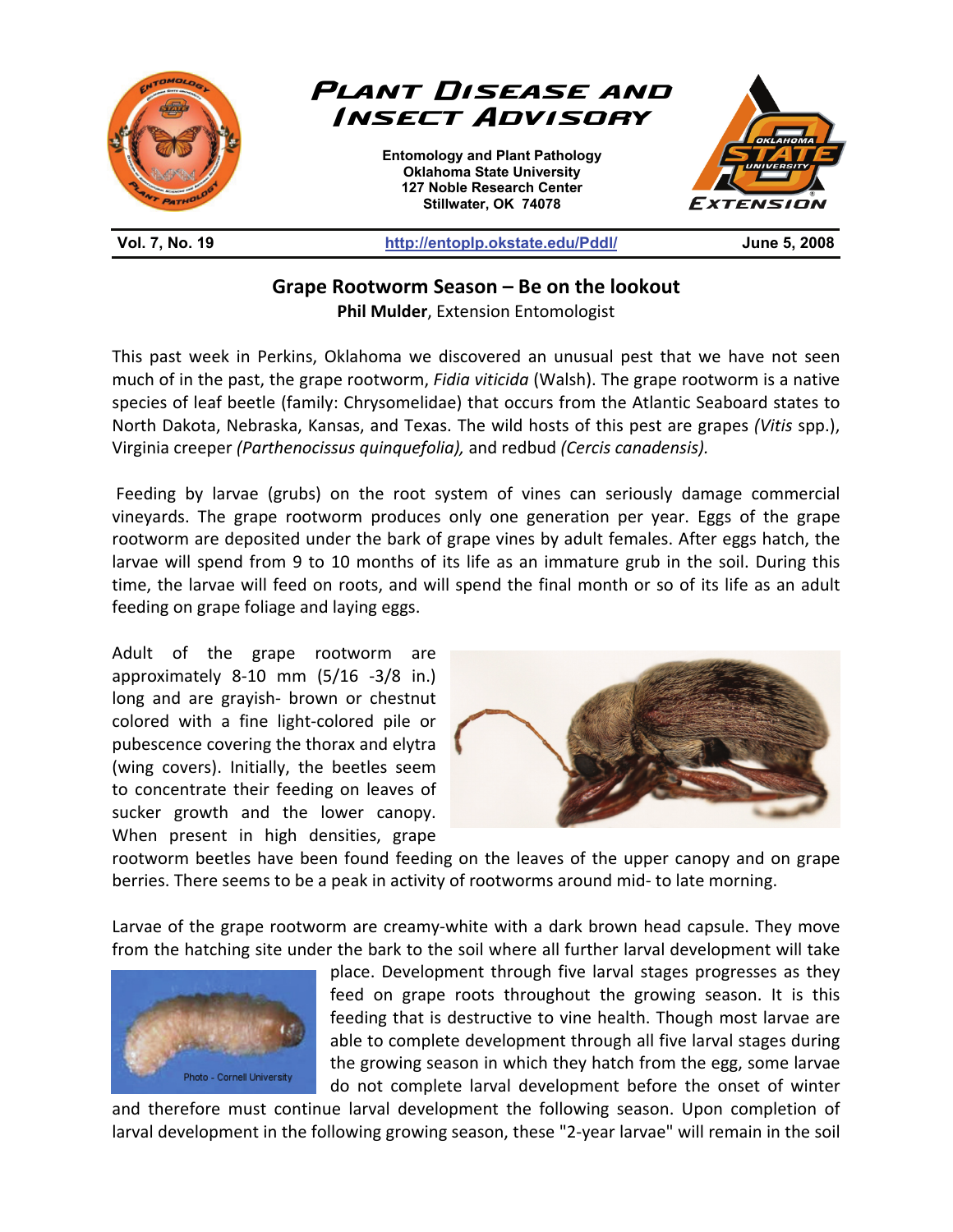for the duration of their second season and pupate and emerge as adults the following spring. While actively feeding on roots, most GR remain within the upper 30 cm (12 in.) of soil. In late fall, they move deeper into the soil and form overwintering cells. The following spring, they move back toward the surface to pupate or to complete larval development.

The most serious damage that grape rootworm causes to grapevines is not generally seen - that caused by larvae feeding on the roots. The most noticeable damage is the characteristic chain-like feeding pattern caused by the adults on leaves. Vine damage by adults is rare. Damage to the grape root system resulting from high densities of larvae can stunt, and in some cases, even kill grapevines. Larvae are thought to prefer small tender roots, but, in heavy infestations have been observed to channel along the inner bark of older, larger roots. In some vineyards in



New York, marked reductions in vigor and production have been observed in as little as 3 years. Because dispersal of grape rootworm is generally slow, infestations are often spotty within a region and within a particular vineyard.

Control of the grape rootworm is most easily accomplished through insecticide treatments directed at the adult stage, therefore, timing is critical. Treatments applied too early may not persist long enough to kill rootworm adults during the 3- to 4-week period when most emerge from the soil. Treatments applied too late will allow some eggs to hatch and the larvae to enter the soil unharmed. Treatments should be made when the first beetles are observed in vineyards. This period can vary from late May to early- to late-June, depending upon location. Growers should carefully check their vineyards each week following application of treatments. A second application should be made if any adult rootworms are detected. Unfortunately, the gentler materials that can be used for grape berry moth (e.g. Intrepid, Deliver or Spintor) are not effective on beetle pests. Standard chemicals for controlling grape rootworm include Imidan, Sevin and Mustang-Max. Please, read and follow all label directions when applying any pesticide.

## **Second Reminder for Pecan Nut Casebearer Treatment Time Phil Mulder**, Extension Entomologist **Kelly Seuhs**, Extension Assistant

\_\_\_\_\_\_\_\_\_\_\_\_\_\_\_\_\_\_\_\_\_\_\_\_\_\_\_\_\_\_\_\_\_\_\_\_\_\_\_\_\_\_\_\_\_\_\_\_\_\_\_\_\_\_\_\_\_\_\_\_\_\_\_\_\_\_\_\_\_\_\_\_\_\_\_\_\_

Please see the earlier article for information regarding pecan nut casebearer (PNC) moth capture data generated across the state. I suggested in that article that early indications from captures of PNC moths throughout the state suggest that first generation larvae could be present and damaging pecans as early as late May in southern Oklahoma. Based on later predictions it appears I may have jumped the gun a little. June 4 was the predicted first entry